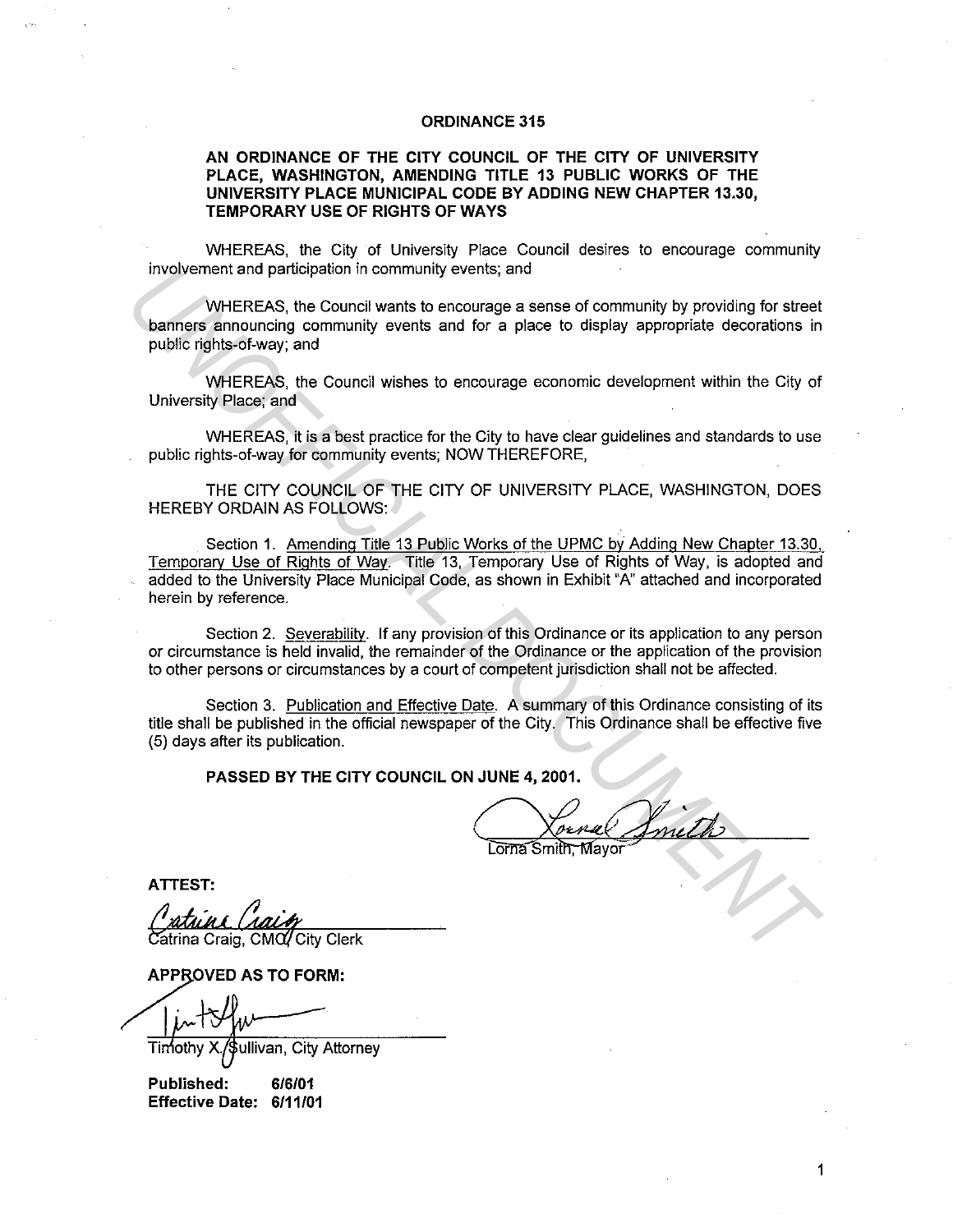# **EXHIBIT "A"**

# **Temporary Use of Rights of Ways**

### **A. Street Banner or Decoration Permits**

#### **13.30.010 Declaration of Policy**

It is the policy of the City of University Place to protect public rights of ways for the safe movement of vehicular, pedestrian and non-motorized traffic. Any non-traffic use of public rights of way is a secondary use. Certain secondary uses of rights of way, however, including public utilities and temporary street banners and decorations, can benefit the general public health, welfare and safety, foster economic development and enhance community awareness and involvement. The standards and regulations provided herein are designed to foster community awareness, involvement and civic pride by authorizing certain temporary uses of public rights of ways under the supervision of the Director of Public Works. It is the policy of the City of University Piace to protect public rights of ways for the safe movement of vehicular, pedestion and non-motorized tratic. Any non-trafic use of public rights of way is a secondary use. Certa

#### **13.30.020 Permit Required**

It is unlawful for any person, firm, corporation or partnership to erect or maintain street banners or other decorations along, over or across any public right of way unless the Director of Public Works issues a temporary street banner or decoration permit pursuant to the conditions and regulations provided herein.

### **13.30.030 Authority to Issue Permits**

The Director of Public Works is authorized to issue temporary street banner or decoration permits for the temporary erection of banners or decorations along public rights of ways.

#### **13.30.040 Authority to Develop Safety Standards**

(A) The Director of Public Works is authorized to develop written standards for the design, location and placement of street banners or decorations affixed to any property located within public right of way. The purpose of such standards shall be to enhance public safety and to promote the public welfare.

(B) Such standards shall provide for the length, width and quality of materials used for street banners or decorations. The standards shall provide for the locations where, and the manner in which, street banners or decorations may be mounted in public rights of ways. No permit shall be issued until the Director has developed such standards.

(C) The Director is authorized to update such written standards to protect the public safety and welfare.

(D) A copy of the current standards developed by the Director of Public Works for temporary street banners or decorations shall be available for public inspection at the City's Permit Center.

#### **13.30.050 Bona Fide Community Events**

Permits may be issued by the Director for the temporary placement of street banners or decorations within public rights of ways advertising or promoting bona fide community events. A bona fide community event means a carnival, circus, exhibition, fair, farmers' market, festival, fiesta, parade, holiday celebration or other community or regional celebration or event that may be of interest to the entire city or a substantial portion thereof. Bona fide community event include, but are not limited to, certain events sponsored by organizations such as the Chamber of Commerce or other community groups, the University Place School District, the Fire District, Pierce County and other governmental entities serving residents of the city.